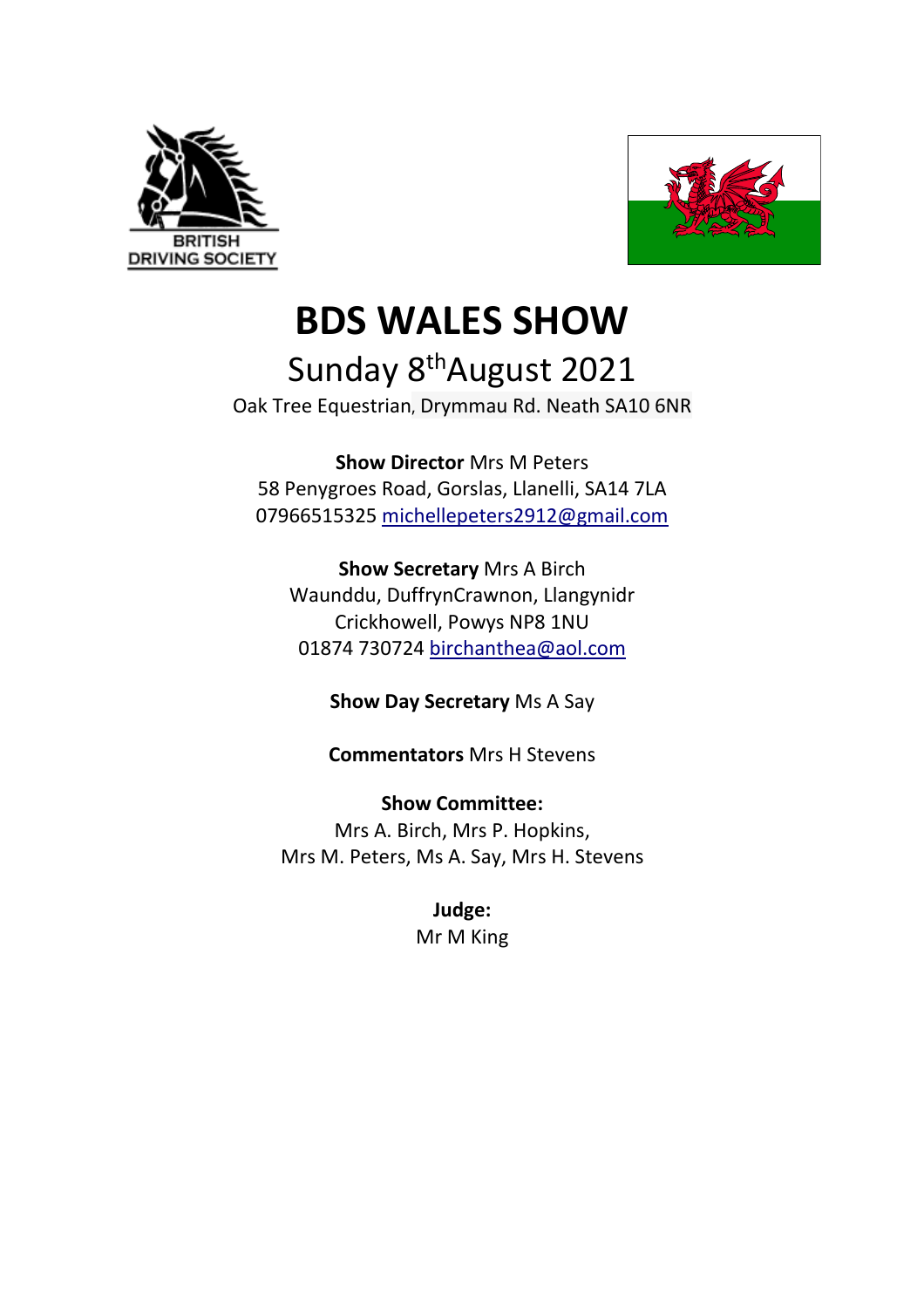**Due to the ongoing concerns in relation to the Covid19 pandemic and the restrictions this necessarily imposes on all our activities, plus the loss of our usual show ground in Carmarthen, the format of the show this year has necessarily been scaled down somewhat.** 

**Oaktree Equestrian offers an excellent all weather surface on which to drive, which means we will not have to be concerned by any possible difficulties imposed by the vagaries of the weather.** 

**Space for parking however is somewhat limited and we would ask that only one lorry or trailer per competitor is brought to the venue.** 

**Please follow the direction of stewards in relation to parking, put in place as part of the overall strategy to comply with social distancing within the Welsh Assembly Covid regulations.** 

**There will be no food available to purchase.** 

**To minimise physical contact there will be no entries on the day this year and although numbers are to be collected from the show secretary, please where possible maintain social distancing and wear face masks as appropriate** 

**The schedule has been formatted in such a way that morning competitors, (other than those intending to compete in the Lady and Gentleman Whip class and those with traditional vehicles competing in the Native Breeds class) having completed their classes, can if requested leave the venue in the lunchtime break, to assist with social distancing and traffic management.** 

**Unfortunately, as with all else at the present time, we cannot guarantee the running of the show will not be subject to any changes imposed by the Welsh Assembly. However if there is to be any change, (in the worst case scenario that we have to cancel) we will endeavour to give as much notice as possible.** 

**We look forward to welcoming competitors old and new to the 2021 BDS Wales Show and may we take this opportunity to thank everyone for their support of the BDS Wales Show and trust that an enjoyable day is had by all** 

**Michelle Peters Show Director**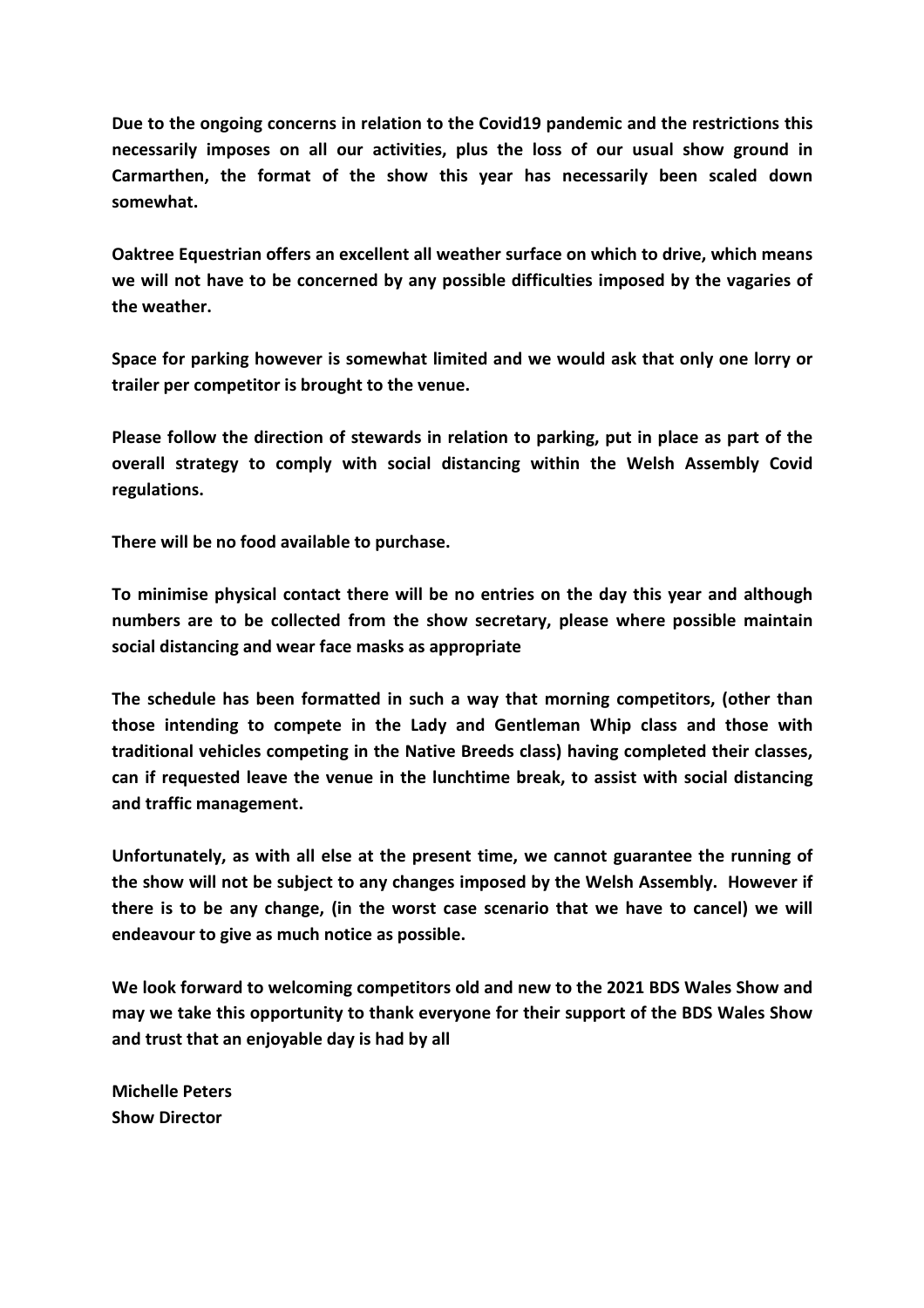## **Class Schedule-**

9.30 Class 1: Best Turned Out

Class 2: Exercise vehicle (may be split 2/4 wheeled vehicles)

Class 3: Pleasure Driving

Class 4: Native Breeds

Followed by Exercise Vehicle Championship

Lunch

Not before 2pm

Class 5: Best Turned Out

Class 6: Concours d'Elegance

Class 7: Private Driving

Class 8: Lady/Gentleman whip

Followed by Private Driving Championship

#### **Class 1: Best Turned Out**

Open to any exercise vehicle turnout. This class will be judged on the cleanliness and correctness of the turnout. A special rosette will be given to the best Groom.

#### **Class 2: Plas Country Pursuits Exercise Vehicle**

Any height, single or multiples *(Class may be split into two/four wheel vehicles depending on entries)* Special Rosette for the best Young Driver

#### **Class 3: Pleasure Driving**

Any height, single or multiples, restricted to exercise vehicles, safely harnessed as if driving out on the road. (High vis wear is optional). Competitors may be asked to perform three simple tasks. Competitors are asked to respect that this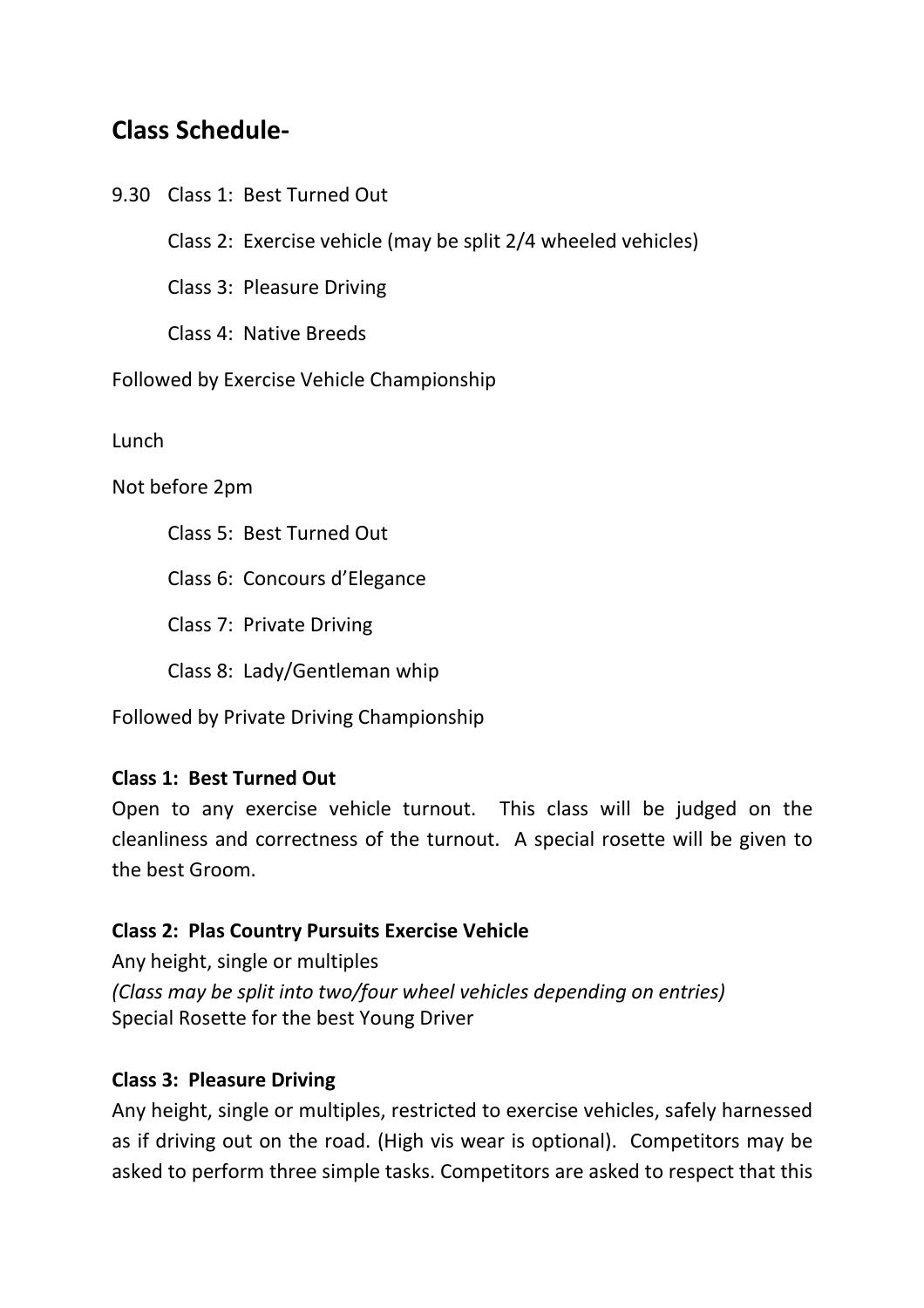class is not intended for those who regularly participate in Private Driving classes.

The winner will receive the Todd Pleasure Driving Shield.

#### **Class 4: Native Breeds**

Open to any single or multiple equine(s) that are native to the British Isles. Open to traditional and non-traditional turnouts. Judging to include conformation to breed type.

The highest placed exercise vehicle to qualify for the championship.

#### **Followed by Exercise Vehicle Championship**

#### **Lunch**

#### **Class 5: Best Turned Out**

Open to traditional turnouts. This class will be judged on the cleanliness and correctness of the turnout. A special rosette will be given to the best Groom.

#### **Class 6: Plas Country Pursuits Concours d'Elegance**

Concours d' Elegance - open to traditional vehicles. This class is judged from a distance and is based on the judges' appreciation of the overall picture of the turnout. The winner will receive the Ken Tapp Memorial Cup.

#### **Class 7: Open Private Driving**

Open to single or multiple equines put to a traditional or traditional type vehicle.

Special Rosette for the best Young Driver

#### **Class 8: Lady and Gentleman Whip**

Open to any turnout. The driving skill and the ability of the whip will be judged foremost. The winner to receive a cup kindly presented by R&P Hopkins

#### **Followed by Private Driving Championships**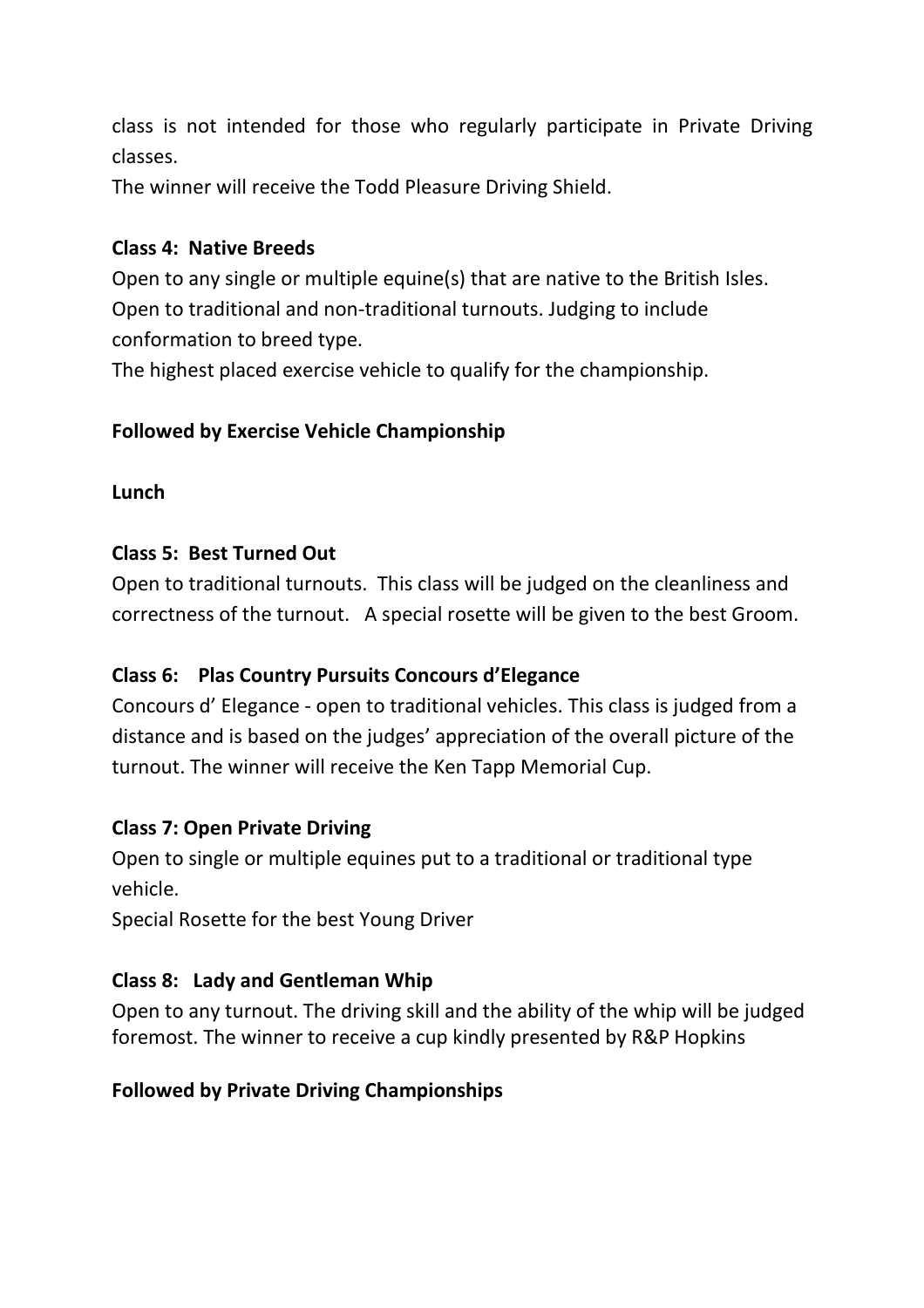Plas Country Pursuits Producers of Quality Products for: Equestrian, Canine, Field Sports English Leather or Synthetic Materials Find us on facebook Gill Green & Geoff Horton 01267 282816/ 07964 765323 www.plascountrypursuits.co.uk plascountrypursuits@gmail.com

# --------------------------------------------

### **With thanks to our sponsors**

The BDS Wales Show is extremely grateful for the sponsorship that has been offered in past years, however this year, given the difficulties and constraints in which all are having to cope presently, sponsorship has not been actively sought for this year's show.

Some sponsors have however nevertheless put themselves forward to kindly support the show this year and we are extremely grateful for their assistance. Thank you to:

Derrick & Cynthia Whiting Penny & Ray Hopkins Michelle & Lee Peters Plas Country Pursuits Helen & Bob Stevens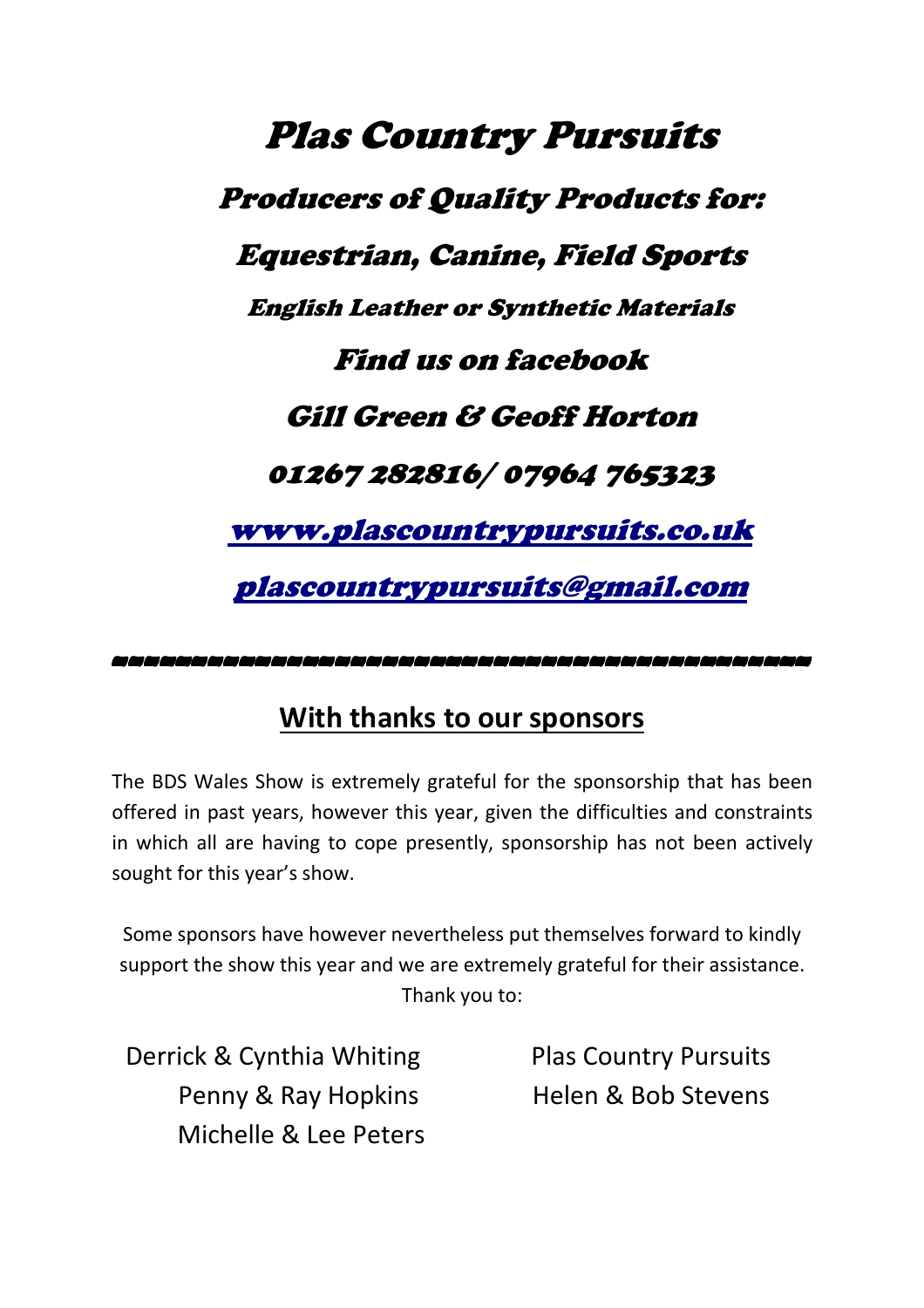#### **RULES AND CONDITIONS**

- 1. All equines are to be a minimum of four years old.
- 2. Hard hats are to be worn at all times when exercising ridden horses.
- 3. Dogs must be kept on leads at all times.
- 4. Ball games are prohibited near the horses.
- 5. No horse to be left unattended at any time.
- 6. Anyone driving a turnout at the show MUST be either a member of the British Driving Society or able to provide proof of relevant third-party insurance cover and will be asked to produce their membership card/ evidence of insurance cover when they pick up their competitor number from the Secretary's office on the day.
- 7. A risk assessment has been undertaken in line with the Welsh Assembly rules in relation to the Covid 19 pandemic, current at the time of this publication. This risk assessment may be subject to change and competitors are advised to seek clarification should they have any queries. If in the worst-case scenario, the show needs to be cancelled every effort will be made to notify competitors.
- 8. Every care has been taken to ensure that everyone attending the show has a safe experience. The show will therefore not accept liability for damage or injury due to any cause whatsoever.
- 9. The show recommends that nothing valuable is left unattended. The show will not accept liability for theft of valuables while on the showground.
- 10. The judge's decision is final. Any objections should be put in writing with £30 deposit (refunded if the objection is upheld) to the Show Day Secretary within 15 minutes of the class ending.
- 11.The show reserves the right to refuse or cancel entries, to vary or cancel awards and postpone or abandon the show or any section thereof.
- 12. All horses must have passports, which can be shown to the relevant authorities on the day of the show.
- 13.Young Drivers under 14 years of age must wear hard hats whilst mounted on a carriage whether driver, groom, or passenger.
- 14. All Drivers, especially Young Drivers must be able to place their feet either on the floor of the carriage or an appropriately placed foot rest.